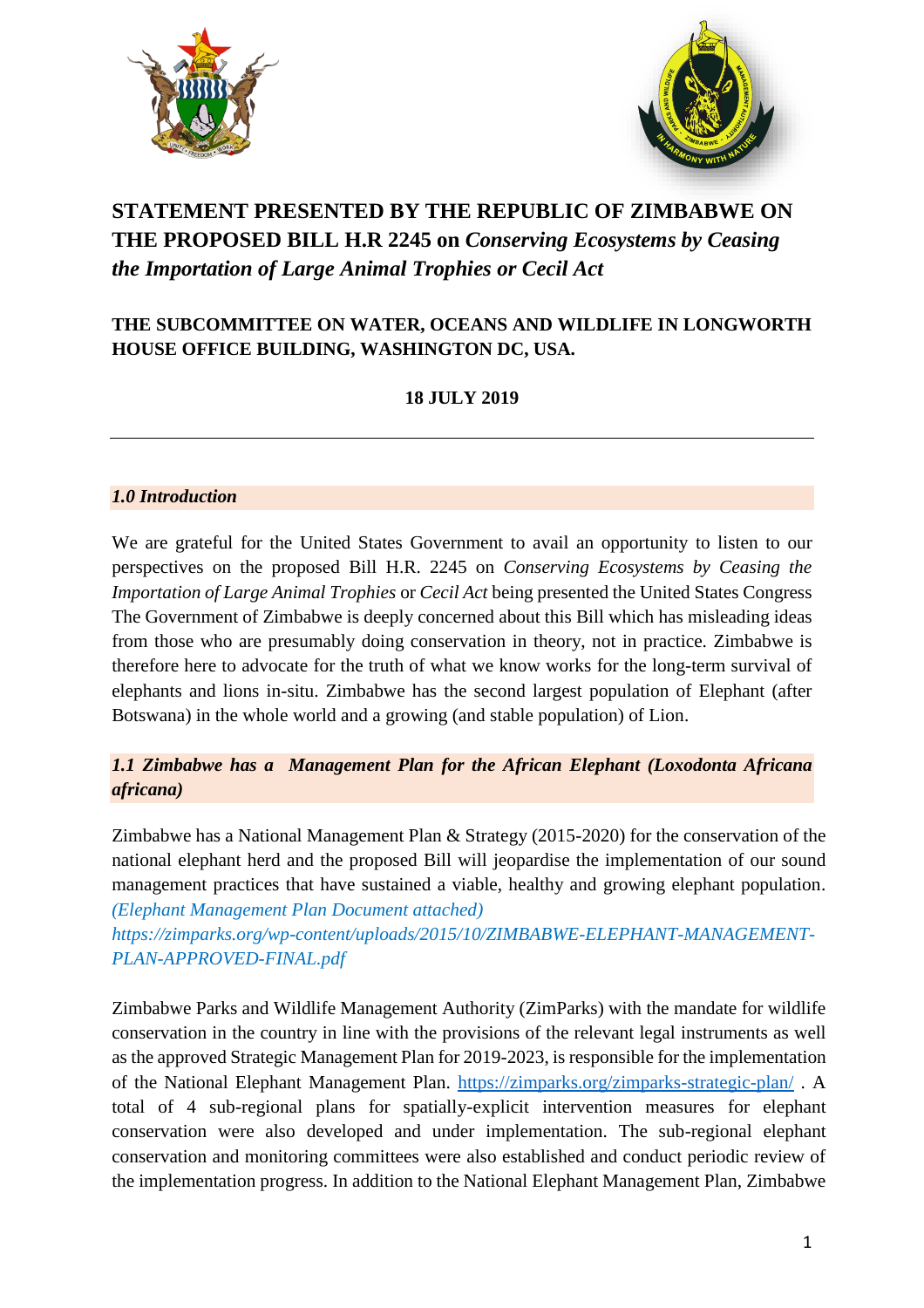(together with partner countries in Kavango Zambezi Transfrontier Conservation Area involving Angola, Botswana, Namibia, Zambia and Zimbabwe) contributed to the development of a regional Elephant Management framework to secure habitat in a transboundary landscape, and maintaining genetically viable populations. The KAZA TFCA Elephant management framework was endorsed by the cooperating governments in April 2019. *(KAZA TFCA Strategic Framework* 

*for the Conservation and Management of Elephants-Document attached) [https://www.kavangozambezi.org/en/news-public/item/35-kaza-tfca-position-on-elephant](https://www.kavangozambezi.org/en/news-public/item/35-kaza-tfca-position-on-elephant-population-management)[population-management](https://www.kavangozambezi.org/en/news-public/item/35-kaza-tfca-position-on-elephant-population-management)*

Furthermore, Zimbabwe is also leading (as the current Coordinating Country for the Great Limpopo TFCA) the process of developing a regional Elephant Management Framework for the Great Limpopo Transfrontier Conservation Area (involving South Africa, Mozambique and Zimbabwe) with support from the WWF and USAID- funding the *Ketha* project which is based on the fundamental premise that communities around protected areas have a critical role to play in preventing and combating wildlife trafficking. *Khetha* is already working with partners to help communities living in and around the Great Limpopo Transfrontier Conservation Area (GLTFCA) to better benefit from wildlife and conservation-efforts.

[https://www.wwf.org.za/our\\_news/news/?24541/Khetha-launched-in-Mozambique](https://www.wwf.org.za/our_news/news/?24541/Khetha-launched-in-Mozambique)

The proposed Bill H.R 2245 is not crafted in the spirit of advancing conservation efforts at grassroots level and is not in sync with sound conservation policies of the range states of the species concerned. It is introducing fortress conservation principles/ preservation of wildlife resources which are a recipe for ecological disaster as they remove the economic value of wildlife from local people and governments working to protect (in a sustainable way) the wildlife and habitats of species concerned

### *1.2 Zimbabwe has a Management Strategy for Lion (Panthera leo)*

Zimbabwe has a management strategy for the management of the African Lion *(Panthera leo) (document attached)* and the proposed Bill will jeopardise our implementation efforts. Regulated sport hunting is an integral part of securing the viability of key habitats of our growing (and stable) populations of large carnivores such the lion straddling beyond protected area boundaries

The name of the Bill itself leaves a lot to be desired if it is an inspiration from the story of Cecil the lion from Hwange National Park in Zimbabwe. We are aware that it has been made a famous lion in several media houses by those who are not making any meaningful contribution to the conservation of lions in Zimbabwe, making fortunes in millions of dollars for themselves in the name of Cecil the lion. For the local people, was just an ordinary adult lion which was not famous at all (probably it was famous to the researchers who were studying it). It is not in our culture to give wildlife names anyway and personifying them like human beings. It is also important to note that it was not illegal to harvest a lion with collar outside the park boundary as there is no legal instrument that prohibits the hunting of a collared animal. A lion like Cecil lived for 13yrs then it was legally hunted, and Zimbabwe is conserving many more iconic lions because it is our heritage.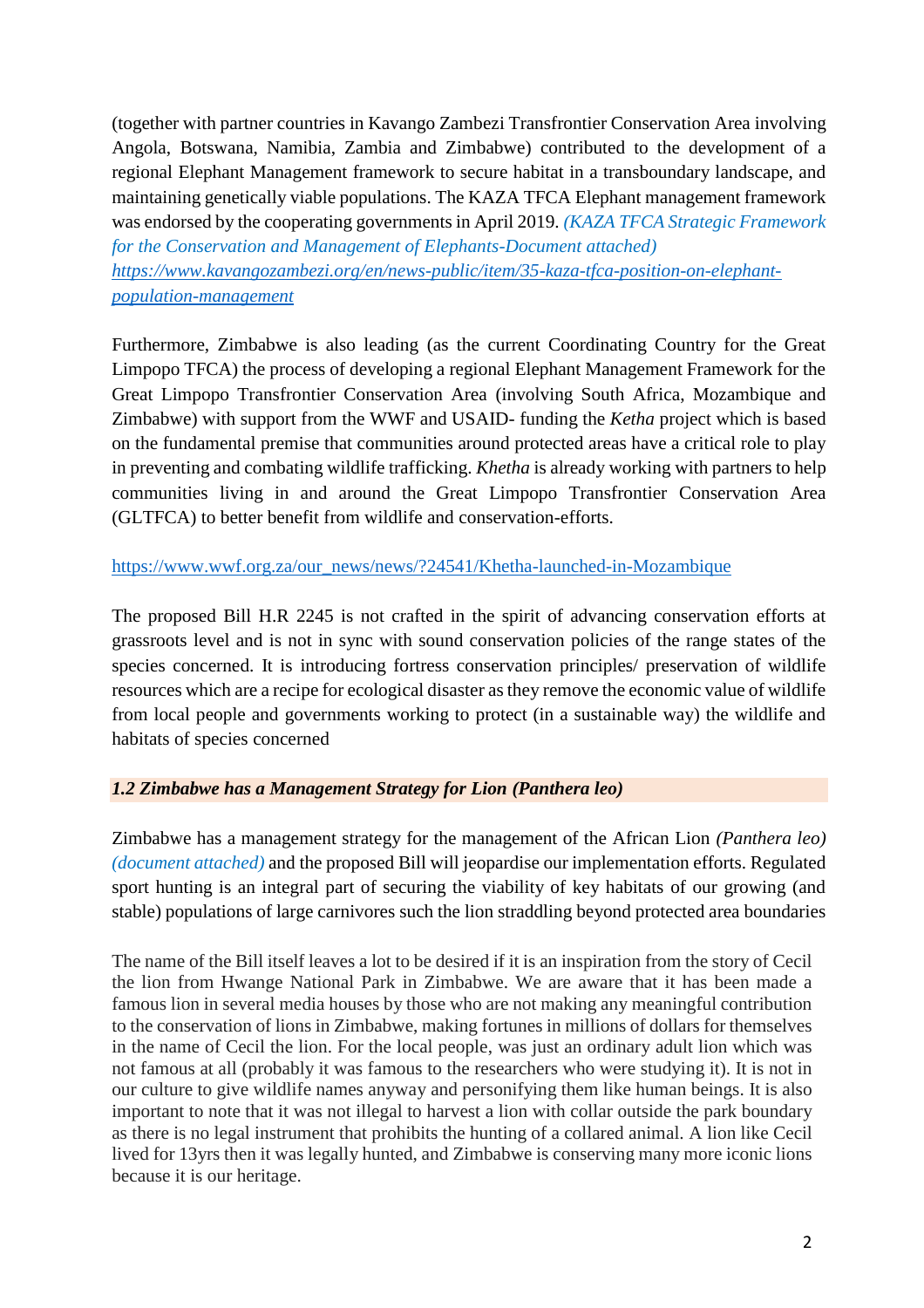#### *1.3 Conservation in Zimbabwe goes beyond the Protected Area Network*

Whilst 13% of Zimbabwe`s land area is under protected areas, Transfrontier Conservation Area (TFCA initiatives), together with our signature Communal Areas Management Programme for Indigenous Resources (CAMPFIRE), increases the area where wildlife conservation is recognised as a viable land use option to 26%. Trophy hunting is a significant incentive to secure over 5 million hectares of land outside Zimbabwe`s protected area network and the proposed Bill will render such expansive wildlife habitat more susceptible to alternative landuse such as crop agriculture. This is a big concern for Zimbabwe because the American hunters contribute significantly to conservation in Zimbabwe, sustaining a viable sport hunting industry and culture.

Zimbabwe is one of the leading countries involved in the development of 6 Transfrontier Conservation Areas (TFCAs) in southern Africa, seeking to ensure ecological connectivity necessary for the survival of elephants, recognising the movement corridors and transboundary dispersal areas. Under the TFCA programme, Zimbabwe is pursuing various partnership models to secure elephant movement corridors straddling across landuse boundaries creating more habitat for growing populations of our elephants and other key wide-ranging species whilst facilitating the implementation of the SADC Law enforcement and anti-poaching strategy *(SADC LEAP document attached).* Zimbabwe domesticated the SADC LEAP and developed a National LEAP currently under implementation and some of the activities are funded through revenue from trophy hunting

It should also be appreciated that the success of our elephant conservation programmes is not without its challenges that include increased human wildlife conflict which require mitigation measures to protect our people. Addressing human wildlife conflict and livelihoods of communities living with wildlife is therefore a priority for the Government of Zimbabwe as lives are being lost. It is our belief, that communities need to receive the benefits of wildlife conservation through improvement of their daily lives. On that note, banning of trade in the key stone species harvested from healthy populations roaming wild and free in these landscapes is lacking in both conservation and economic sense, hence retrogressive to all these initiatives to secure wildlife habitat outside protected areas. Taking out incentives (such as revenue from trophy hunting) for communities to remain key players in the conservation matrix of elephants and lion is a recipe for habitat loss and ultimately significant losses of the keystone species such as elephants

# **1.4 The Communal Areas Management Programme for Indigenous Resources (CAMPFIRE)**

The CAMPFIRE programme was successfully reviewed in 2018 to make it more effective through devolution. This is our flagship initiative that Zimbabwe is proud of that was supported by the American People (through USAID), and globally recognised for the positive impact it made in the community-based conservation history in Zimbabwe and the world-over, CAMPFIRE has been rejuvenated and strengthened through a review that was successfully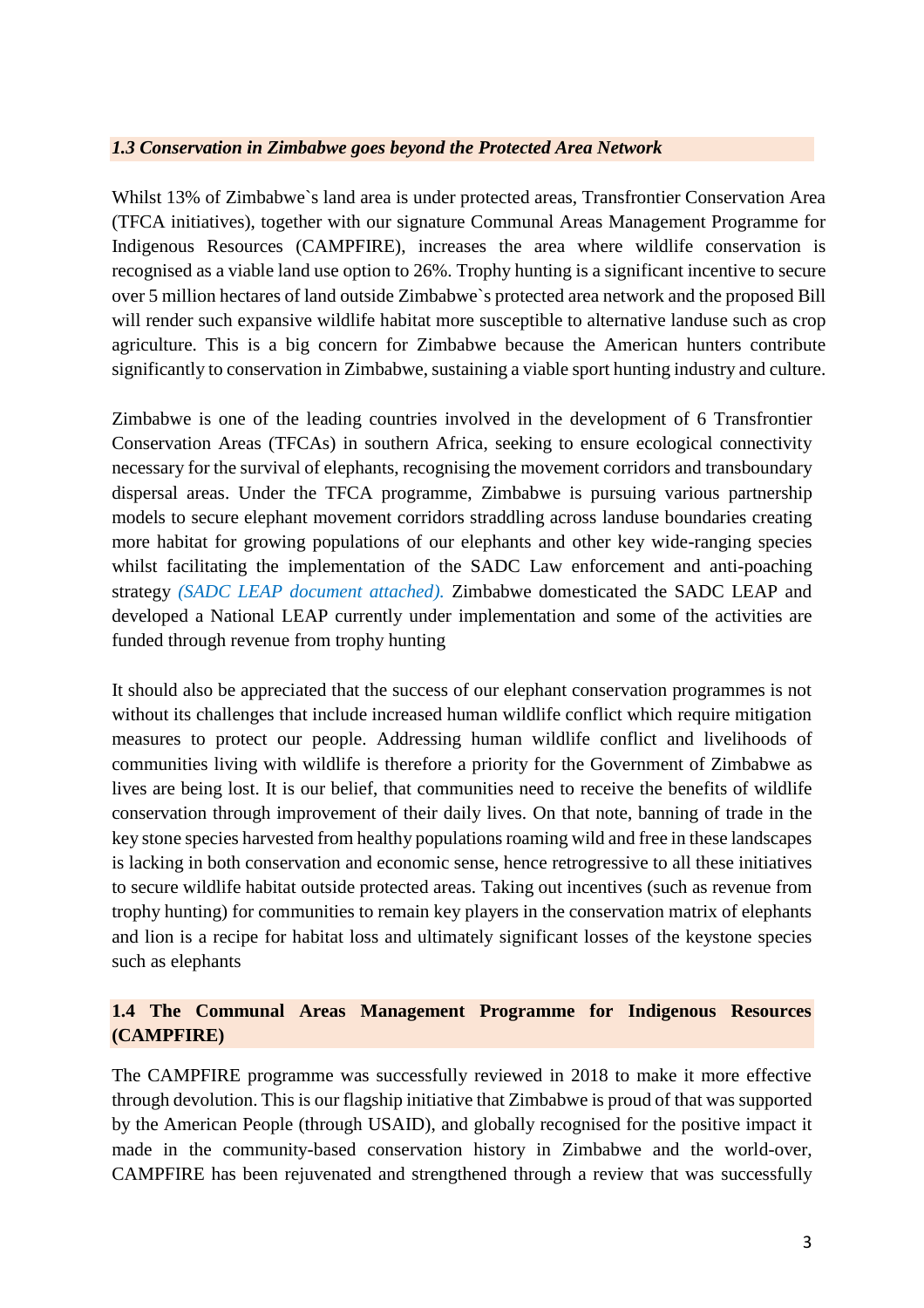completed in 218 with support from the European Union (EU) *(CAMPFIRE Review Documents attached).* The proposed Bill will render compromise the potential success of CAMPFIRE in Zimbabwe.

An analysis of the contribution of Elephant Trophy hunting to the CAMPFIRE programme and communities living with wildlife was also done and the revenue generated through Trophy hunting of elephants exceeds \$2million dollars, supporting over 800 000 families across several CAMPFIRE programme areas. (*Document on the Role of Trophy hunting of Elephants in CAMPFIRE Areas attached)*

#### **2.0 Important perspectives on international Trade in Elephants and Lions**

#### **2.1 Trade in elephant (or lion) is NOT Harmful to the species in the wild in Zimbabwe**

**According to resolution 17.9 on the Trade in hunting trophies of species listed in Appendix 1 or 11** CITES parties acknowledge that Member States are and should be the best protectors of their own wild fauna and flora and recognises that well-managed and sustainable trophy hunting is **consistent** with and contributes to species conservation, as it provides both livelihood opportunities for rural communities and incentives for habitat conservation, and generates benefits which can be invested for conservation purposes. Parties further acknowledge that where economic value can be attached to wildlife and a controlled management system is implemented, favourable conditions can be created for investment in the conservation and the sustainable use of the resource, thus reducing the risks to wildlife from alternative forms of land use. The guidance provided in Resolution Conf. 13.2 (Rev. CoP14) on Sustainable use of biodiversity: Addis Ababa Principles and Guidelines; Resolution Conf. 16.6 (Rev. CoP17) on CITES and livelihoods recognizes that poor rural communities may attach economic, social, cultural and ceremonial importance to some CITES-listed species, and recognises the resources that trophy hunting provides to local communities living with wildlife. The proposed Bill goes against these resolutions and good intentions of legal and sustainable trade.

## **2.2 Zimbabwe`s offtake quotas are conservative, scientifically determined and strictly monitored**

There is undisputed acknowledgement that range States, especially Zimbabwe invest significant resources in making scientifically based non-detriment findings. Moreso, the process of establishing sustainable quotas for hunting trophies at national level makes use of the best scientific data available, is widely consultative and thorough. Quotas are reviewed every year and the status of hunting concessions is also assessed for threat mitigation and investment in the wildlife estate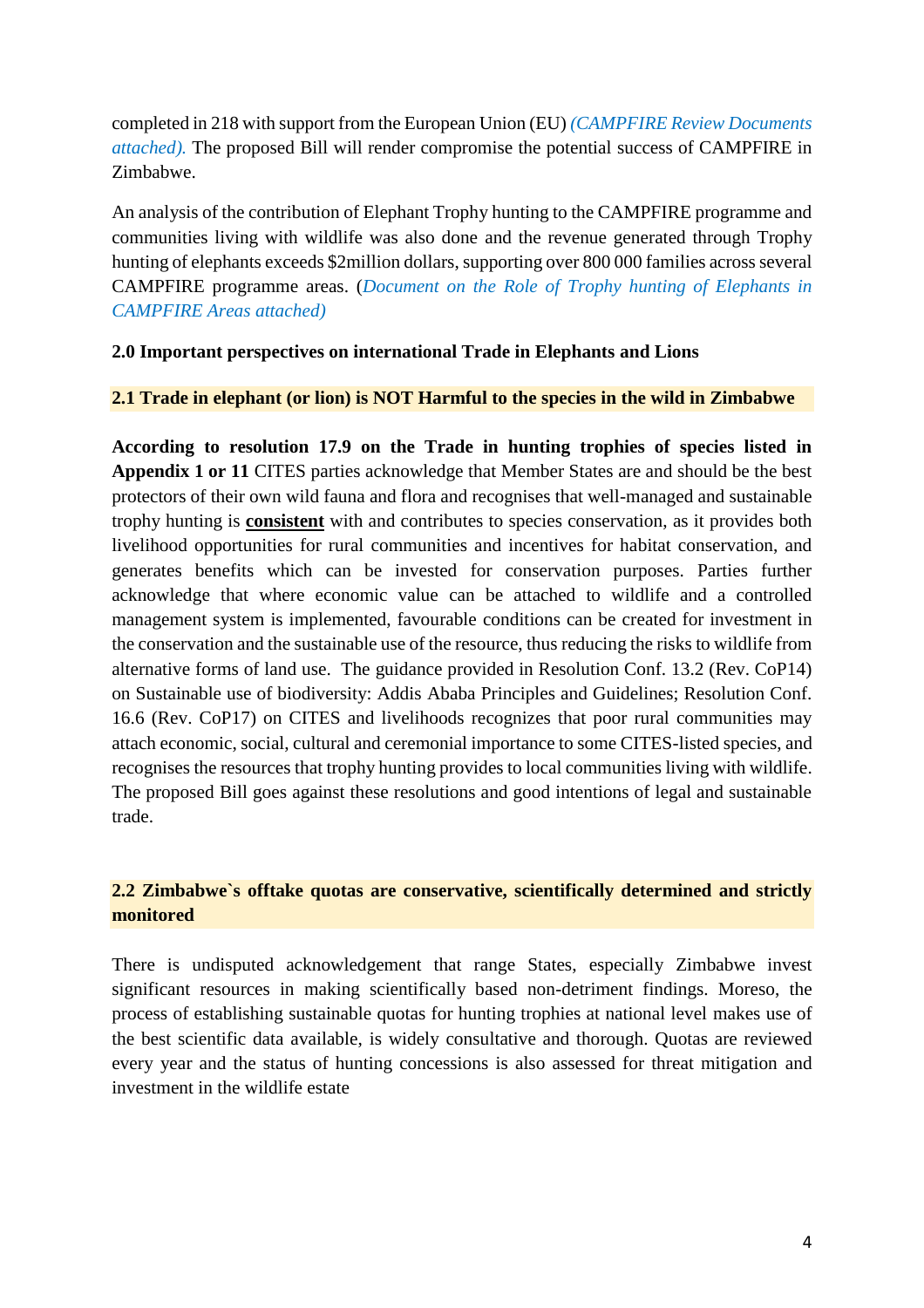# **2.3 Non-detriment findings for our key species have always received positive determination**

Zimbabwe`s scientific Authority ensures that Resolution Conf. 16.7 (Rev. CoP17) on **Nondetriment findings** is followed and it sets out a number of guiding principles that Scientific Authorities should consider whether trade would be detrimental to the survival of a species. In the past (2014), the US Fish and Wildlife Service (USFWS) requested for Non-detriment Findings and the required information was availed for a determination to be made and a positive finding was established despite other decision that followed which were not necessarily based on science. There is also global recognition that the conservation status of a species may differ across its range (even within the same region), and that this needs to be taken into account in the non-detriment findings of the respective Scientific Authorities as required under Articles III and IV of the Convention

#### **2.4 Trophy hunting benefits local communities living with wildlife**

Zimbabwe has gained vast experience which confirm the fact that, trophy-hunting activities can successfully be managed for the benefit of the species in cooperation with and **provide benefits to local communities**, where relevant; (and with reference to) Resolution Conf. 10.10 (Rev. CoP17) on *Trade in elephant specimens*, Resolution Conf. 10.15 (Rev. CoP14) on Establishment of quotas for Markhor hunting trophies. The emerging Community conservancies in Zimbabwe where communities receive 100% of benefits from trophy hunting will be severely affected and the opportunities for local communities ceding land for conservation will be compromised by the extremely restrictive Bill H.R 2245

Under the international regulatory framework such as CITES, it is recommended that trophy hunting activities relating to *listed species* such as lion and elephant should produce conservation benefits for the species concerned and thus benefits from having a **benefit sharing** or incentive system in place to ensure that harvesting contributes to the offsetting of the cost of living with certain species, such as elephants. It is against this background that Zimbabwe, trading in hunting trophies, applies the Guidelines for the preparation and submission of CITES Annual Reports in order to assess adherence to quotas and **compliance**  with the provisions of the Convention. The policy framework was reviewed to guarantee maximum benefits accruing to local communities

#### **2.5 A Strict Permit System was adopted by Zimbabwe**

As a standing guideline is in place to ensure a precautionary approach is maintained, the Scientific Authority of the importing country (e.g.) accepts the finding of the Scientific Authority of the exporting country (e.g. Zimbabwe) that the exportation of the hunting trophy is not detrimental to the survival of the species unless there are scientific or management data to indicate otherwise; and Resolution Conf. 13.7 (Rev. CoP17), on Control of trade in personal and household effects. Zimbabwe is implementing a very tightly-controlled permit system to guarantee a sustainable and well-controlled hunting industry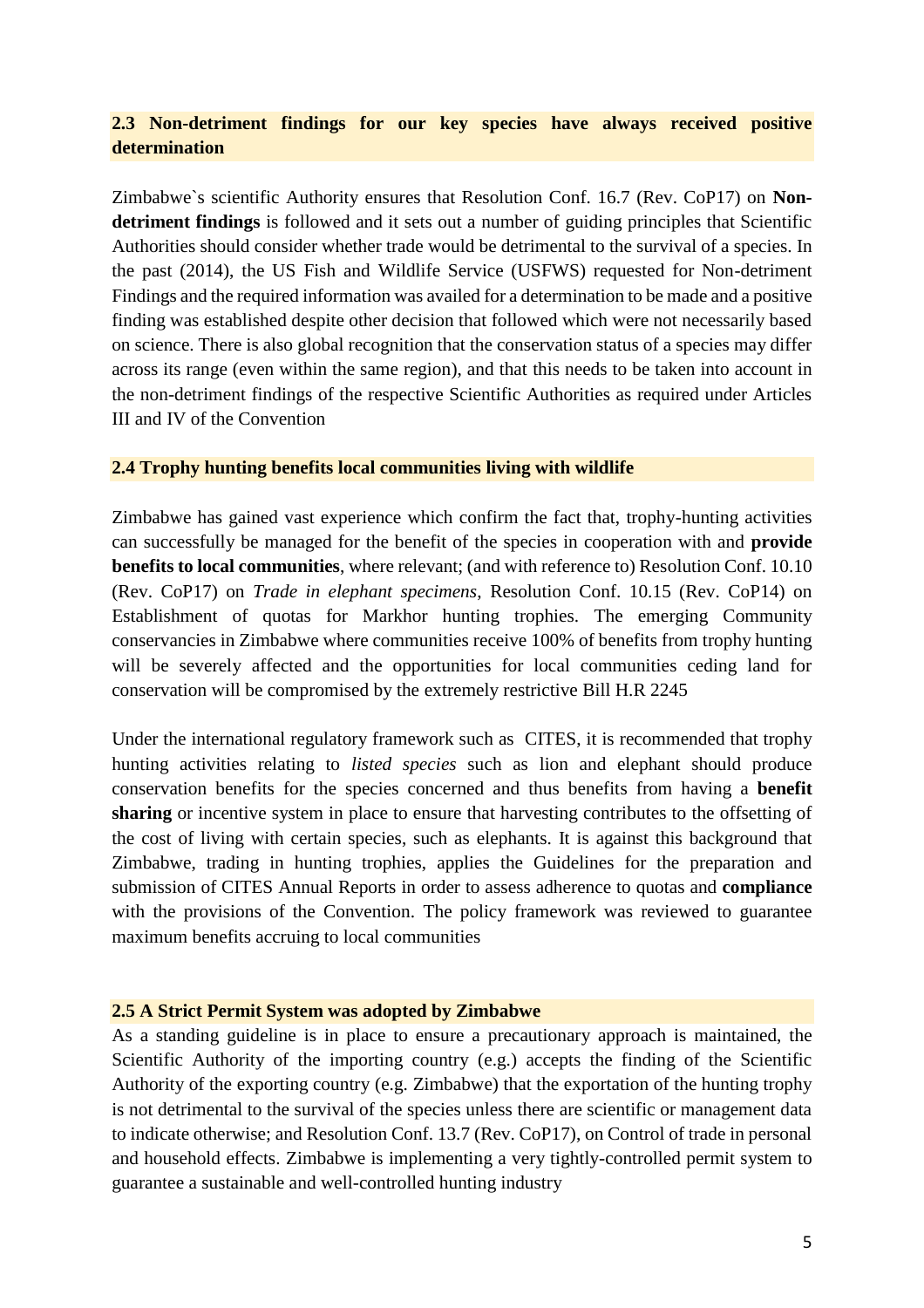## **2.6 A robust regulatory framework is in place in Zimbabwe to buttress enforcement measures**

The exportation of hunting trophies of CITES-listed species from Zimbabwe is governed by a robust regulatory framework and there are requirements to ensure that trophy hunting is sustainably managed, does not undermine the conservation of target species and, as appropriate, provides benefits to local communities by having in place: a) the **robust regulatory framework** is addresses specific issues relating to the harvesting of trophies; b) an effective enforcement mechanism with adequate deterrents in the form of penalties for noncompliance is also in place; c) a monitoring system designed to effectively monitor population trends and status is also in place (mainly ranger-based, periodic nationwide surveys and programmes driven by the Authority`s Ecologists ); and d) an adaptive management system through which harvest levels can be adjusted according to the needs of the specific population and based on results of the monitoring programme is followed. These measures and several other initiatives are what Zimbabwe is implementing among other measures

#### **3. Zimbabwe is a leading country in sustainable conservation**

Zimbabwe Parks and Wildlife Management Authority has in-depth understanding the issue of sustainable utilisation, particularly trophy hunting. The population of the African elephant (*Loxodonta africana*) of Zimbabwe is included in Appendix II of CITES, following a decision taken in 1997 by the Conference of the Parties. This means that the Parties to CITES consider the African elephant population in Zimbabwe is not necessarily threatened with extinction. The Government of Zimbabwe strongly opposes the proposed Bill as there is no conservation that can be supported through removing the significant incentives that are promoting conservation. Such a Bill is not addressing the priority conservation measures that will ensure wildlife and habitat will be sustained for generations to come, it is rather based on some misguided ideologies which are far from reality. It will reverse all the momentum and positive impact that the American people have contributed to the conservation of iconic species in Zimbabwe and the rest of southern Africa.

## **4. The Government of the United States of America should use science for sound decision making**

Progressive countries like the United States are expected to play a leading role in promoting activities that benefit conservation and humanity rather than enacting laws that will prejudice other sovereign countries like Zimbabwe of our benefits from good conservation practices. Trophy hunting is part of our culture and over hundreds of years, we have refined this practice in an adaptive way to make it sustainable in the face of demographic issues and other threats. When we do well in conserving our wildlife, we do not expect to receive penalties and punishments from our most important trade partner (USA). Instead, we expect incentives and opportunities to share our best practices of what is working well in Zimbabwe as far as the conservation of Elephants and Lions are concerned. Perhaps investment could be considered by the US government to give Zimbabwe and other countries in southern Africa an opportunity to share experiences of what is working in our part of the world (which is seemingly not working in other range states of the species in question). Don`t you think that by enacting the